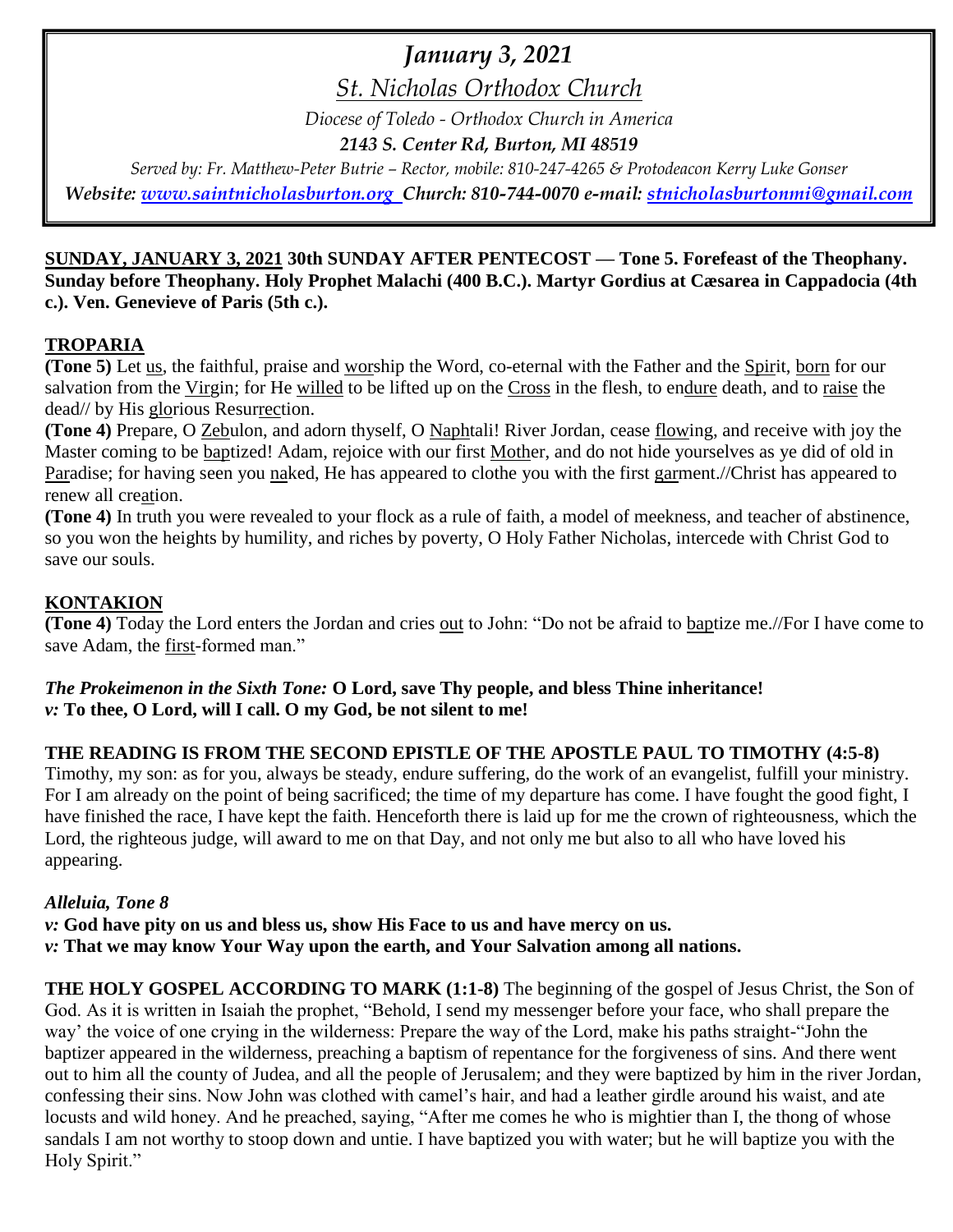**COMMUNION HYMN** Praise the Lord from the heavens! Praise Him in the highest! Alleluia, Alleluia, Alleluia!

#### **The holy Gospel according to John 20:11-18 (8th Matins Gospel)**

But Mary stood outside by the tomb weeping, and as she wept she stooped down and looked into the tomb. And she saw two angels in white sitting, one at the head and the other at the feet, where the body of Jesus had lain. Then they said to her, "Woman, why are you weeping?" She said to them, "Because they have taken away my Lord, and I do not know where they have laid Him." Now when she had said this, she turned around and saw Jesus standing there, and did not know that it was Jesus. Jesus said to her, "Woman, why are you weeping? Whom are you seeking?" She, supposing Him to be the gardener, said to Him, "Sir, if You have carried Him away, tell me where You have laid Him, and I will take Him away." Jesus said to her, "Mary!" She turned and said to Him, "Rabboni!" (which is to say, Teacher). Jesus said to her, "Do not cling to Me, for I have not yet ascended to My Father; but go to My brethren and say to them, 'I am ascending to My Father and your Father, and to My God and your God.' Mary Magdalene came and told the disciples that she had seen the Lord, and that He had spoken these things to her.

**Saint Genevieve of Paris (January 3)** Saint Genevieve was born of wealthy parents in Gaul (modern France) in the village of Nanterre, near Paris, around 422. Her father's name was Severus, and her mother was called Gerontia. According to the custom of the time, she often tended her father's flocks on Mt. Valerien.

When she was about seven years old, Saint Germanus of Auxerre (July 31) noticed her as he was passing through Nanterre. The bishop kissed her on the head and told her parents that she would become great in the sight of God, and would lead many to salvation. After Genevieve told him that she wished to dedicate herself to Christ, he gave her a brass medal with the image of the Cross upon it. She promised to wear it around her neck, and to avoid wearing any other ornaments around her neck or on her fingers.

When it was reported that Attila the Hun was approaching Paris, Genevieve and the other nuns prayed and fasted, entreating God to spare the city. Suddenly, the barbarians turned away from Paris and went off in another direction.

Years later, when she was fifteen, Genevieve was taken to Paris to enter the monastic life. Through fasting, vigil and prayer, she progressed in monasticism, and received from God the gifts of clairvoyance and of working miracles. Gradually, the people of Paris and the surrounding area regarded Genevieve as a holy vessel (2 Tim. 2:21).

Saint Genevieve considered the Saturday night Vigil service to be very important, since it symbolizes how our whole life should be. "We must keep vigil in prayer and fasting so that the Lord will find us ready when He comes," she said. She was on her way to church with her nuns one stormy Saturday night when the wind blew out her lantern. The nuns could not find their way without a light, since it was dark and stormy, and the road was rough and muddy. Saint Genevieve made the Sign of the Cross over the lantern, and the candle within was lit with a bright flame. In this manner they were able to make their way to the church for the service.

There is a tradition that the church which Saint Genevieve suggested that King Clovis build in honor of Saints Peter and Paul became her own resting place when she fell asleep in the Lord around 512 at the age of eighty-nine. Her holy relics were later transferred to the church of Saint Etienne du Mont in Paris. Most of her relics, and those of other saints, were destroyed during the French Revolution.

In the Middle Ages, Saint Genevieve was regarded as the patron saint of wine makers. from [oca.org](https://www.oca.org/saints/lives/2021/01/03/100015-venerable-genevieve-of-paris)

#### January 3, 2021

# ခရွို့က ခရွိက သန္တို့က ခရွိက သို့က သန္တို့က ခရွိက သန္တို့က သန္တို့က သန္တို့က သန္တို့က သန္တို့က သန္တို့က သန္တို

#### **CANDLE INTENTIONS FOR THE HEALTH AND BLESSINGS OF**

| Eleni, Servinis, Angelo, Helen & Pat                                                       | Magda Popoff |
|--------------------------------------------------------------------------------------------|--------------|
| For good health to all our grandkids $\&$ their parents                                    | Baba & Dedo  |
| God's blessings for good health to our granddaughter Olivia Panoff on her 14 <sup>th</sup> |              |
| Birthday                                                                                   | Baba & Dedo  |
| Health $\&$ blessings for my family $\&$ myself                                            | Bosa Kantar  |
| Fr. Tom, Fr. Don, Fr. Paul, Fr. Anthony, Fr. Robert, Aaron, Milica, Calvin, Larry,         |              |
| Angelo, Joan, Peggy, Bob, Angelo, Christine, Dorothy, Irene, Allen, Deborah,               |              |
| Luba, Kosta, Stojan, Mira, Bosa, Christopher, Allison, Jeanette, Kathryn, Taras            |              |
| Joseph, Ted, Marlene, Gladys, all the parishioners of St. Nicholas, my family &            |              |
| friends.                                                                                   | Joe Tome     |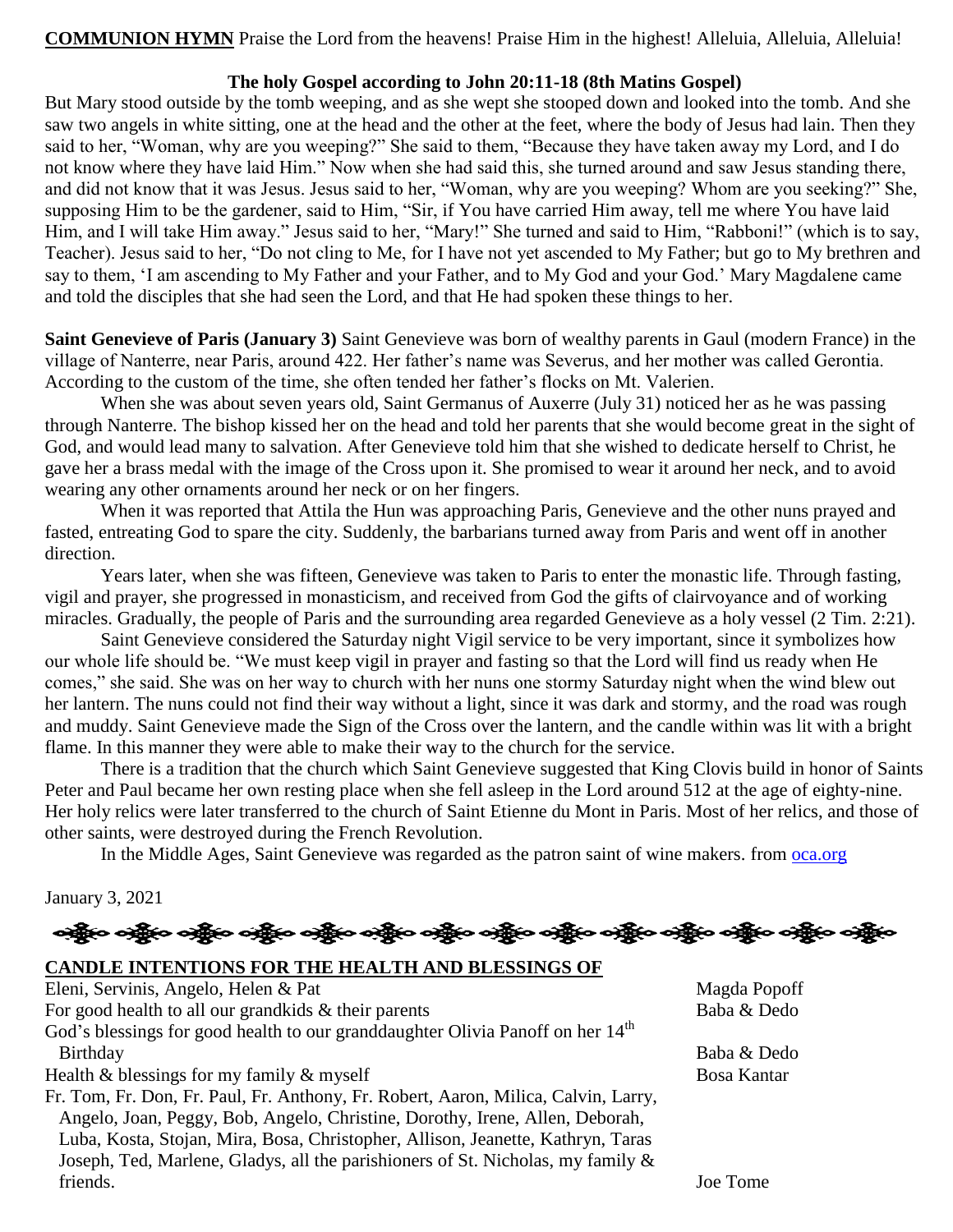#### **CANDLE INTENTIONS FOR BLESSED REPOSE**

Alex & Peter Popoff & John Naum Magda Popoff Blessed Repose to our grandsons Andrew & Matthew Baba & Dedo

### **ETERNAL LIGHT AT THE ALTAR**

Health & blessings for my family & myself Bosa Kantar

ခရွို့က ခရွိက ခရွိက သို့မာ သည်။ သန္တိုက သန္တိုက သန္တိုက သန္တိုက သန္တိုက သန္တိုက သန္တိုက သန္တိုက သန္တိုက

**Welcome to everyone joining us via our YouTube channel:** *[St Nicholas Orthodox Church Burton.](https://www.youtube.com/channel/UC59tV-Re443z-GCoETAUvfA)* If at the time of the divine services you cannot access the livestream, please check out [St. Mary Magdalene Church](https://www.youtube.com/channel/UClHAqZrWkXdYELujbbIslHg) or [St George](https://www.youtube.com/channel/UCpLWfxMIJK4uQOV41ekE6Wg/videos?view=2&flow=grid)  [Church](https://www.youtube.com/channel/UCpLWfxMIJK4uQOV41ekE6Wg/videos?view=2&flow=grid) or [Assumption Church](https://www.facebook.com/AssumptionGrandBlanc/) for their livestreams.

**NORTH END SOUP KITCHEN** is January 7<sup>th</sup> from 9 am-11:30 am. Please come & minister to Christ with our brothers & sisters "Feeding the hungry is a greater work than raising the dead." St. John Chrysostom

**OUTDOOR BLESSING OF WATER** will be held on Sunday, January 10<sup>th</sup> following the Divine Liturgy. Bring your empty bottles to fill with Holy Water. Dress for the weather.

**THEOPHANY DOVES** we are in need of an individual(s) to donate for the 2 white doves for the outdoor blessing of the water. The cost is \$60 each.

**MEMORY ETERNAL! CHRIST IS RISEN!** Remember in your prayers Sophie Tula Stavridis, infant daughter of Teddy and Jessica Stavridis. Sophie fell asleep in the Lord today, December 30, 2020. Her twin brother is Lazaros Dimitrios and her great-grandmother is Vasilka Karatza. Arrangements will not be finalized until next week. Sophie Tula rest in the light of Christ's face with all the righteous. God grant His comfort to her family. Memory eternal! Christ is risen!

**ANNUAL MEETING** With the blessing of Archbishop Alexander there is no in-person Annual Meeting this year but all written reports need to be submitted by January  $24<sup>th</sup>$ . All of the reports will be e-mailed/mailed. If you have any questions, please send them in and the parish council will work to answer them.

### **MAKE YOUR FAITHFUL GIVING EASY AND CONVENIENT WITH GIVELIFY**

Go to the [website](http://www.saintnicholasburton.org/) and on the home page click on the box **[Give now with Givelify](https://www.givelify.com/givenow/1.0/Mzc5MTg=/selection)** which will walk you through the donation process; this is a secure site. (2.9% + \$0.30 of your donation goes to Givelify as a fee). **If you do not wish to donate online, you may write a check to St. Nicholas Orthodox Church and send it to the parish address: 2143 S Center Rd, Burton, MI 48519.**

**OFFERING ENVELOPES** can be picked up in the narthex. **If there are boxes for family members who have not been attending whom you will be seeing this month, please deliver them to help save on postage costs (\$5 per box of envelopes).**

**2021 CALENDARS** are available in the narthax.

**OFFICE HOURS** are Monday, Wednesday & Friday 9 – 3. You are welcome to pick up your envelopes & calendar during the week. If you call ahead (810-744-0070) Marcia will have them ready for you.

**PLEDGE CARDS** Please send in your pledge card if you haven't already done so.